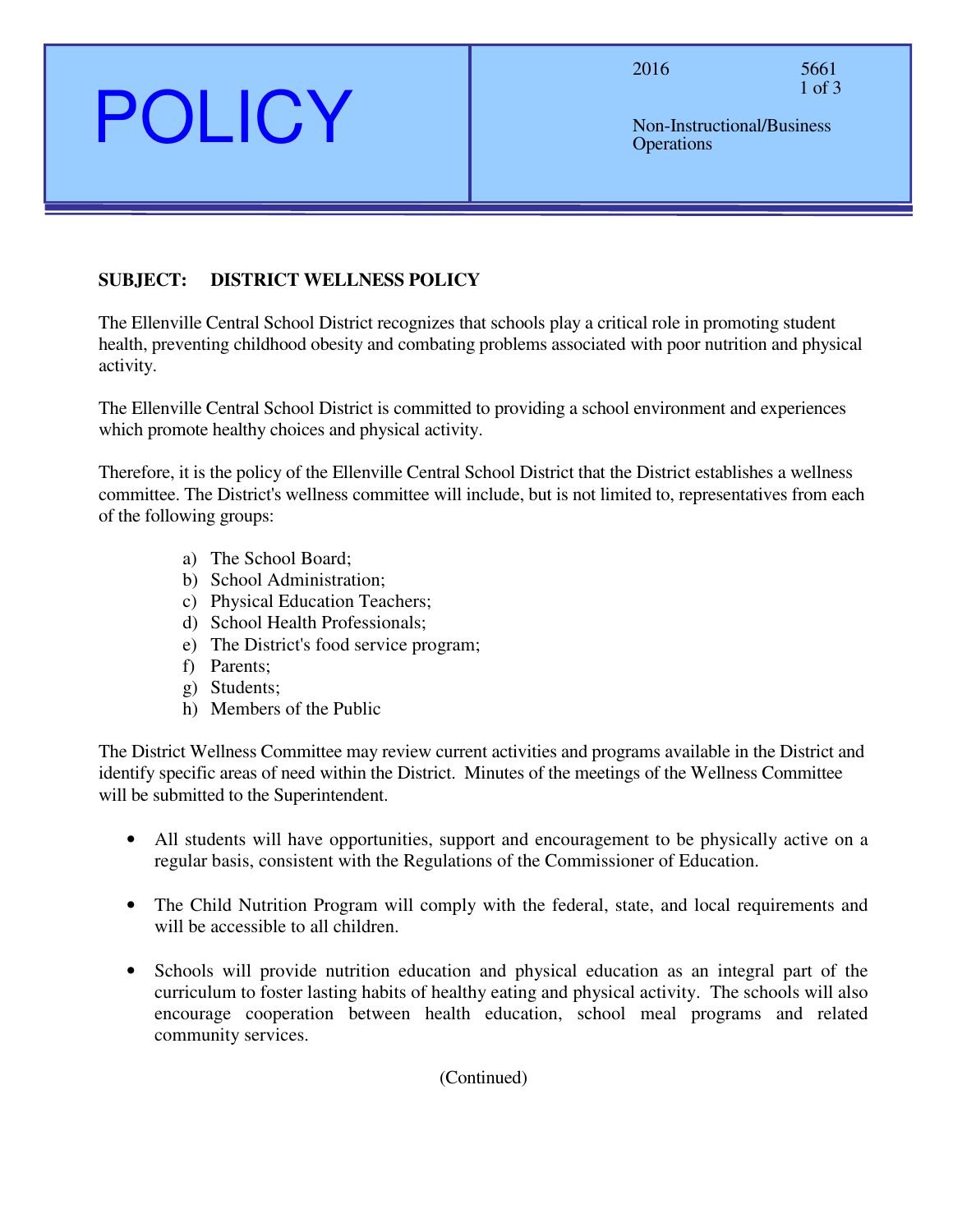2016 5661 2 of 3

Non-Instructional/Business **Operations** 

# **SUBJECT: DISTRICT WELLNESS POLICY**

#### **Nutrition Education**

POLICY

- 1) Nutritional education will be a component of the District Health Education curriculum in grades K-12.
- 2) Nutrition education will include knowledge based understanding in regards to the importance of healthy food choices as they relate to personal health and healthy lifestyles.
- 3) Staff responsible for student nutrition and nutrition education may be provided the opportunity of nutritional training through professional development activities.
- 4) The district will provide educational information regarding nutrition and healthy eating habits through District communications (e.g. District website, newsletters, etc.).

## **Physical Activity and Physical Education**

- 1) All students will have support and encouragement to be physically active on a regular basis. Schools will facilitate all students' participation in moderate to vigorous physical activity in accordance with federal and state requirements.
- 2) Schools will provide information to parents to help them promote and incorporate physical activity and healthy eating into their children's lives.
- 3) Students will be given opportunities for physical activity through the utilization of school programs including, but not limited to, interscholastic athletics and extra-curricular activity clubs.

#### **Food and Beverages Served/Sold During the School Day**

- 1) Foods and beverages available during the school day will include a variety of healthy choices.
- 2) Food and beverages available during the school day will be offered in portion sizes ageappropriate for elementary, middle and high school students,

(Continued)